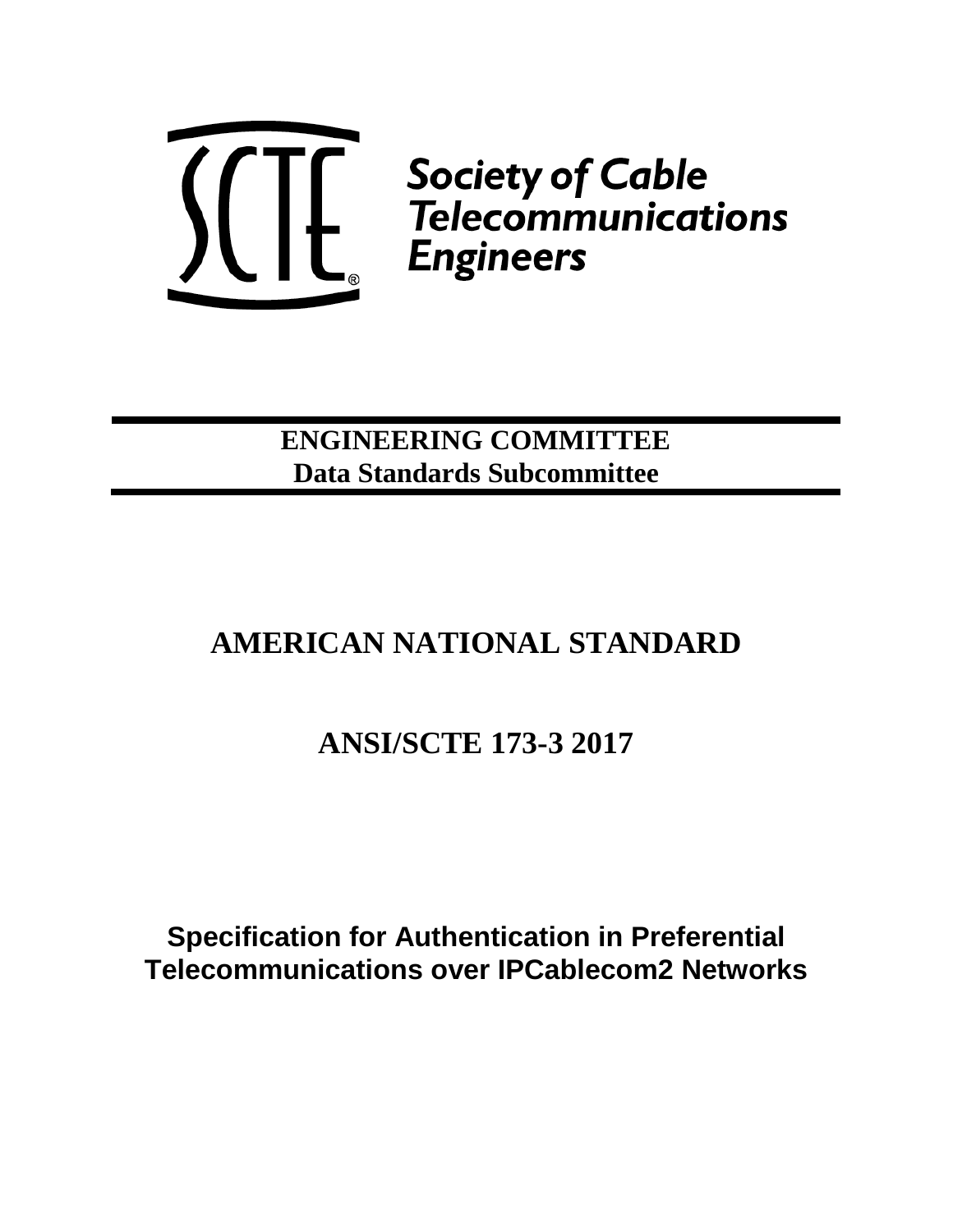## **NOTICE**

The Society of Cable Telecommunications Engineers (SCTE) Standards and Operational Practices (hereafter called "documents") are intended to serve the public interest by providing specifications, test methods and procedures that promote uniformity of product, interchangeability, best practices and ultimately the long term reliability of broadband communications facilities. These documents shall not in any way preclude any member or nonmember of SCTE from manufacturing or selling products not conforming to such documents, nor shall the existence of such standards preclude their voluntary use by those other than SCTE members.

SCTE assumes no obligations or liability whatsoever to any party who may adopt the documents. Such adopting party assumes all risks associated with adoption of these documents, and accepts full responsibility for any damage and/or claims arising from the adoption of such documents.

Attention is called to the possibility that implementation of this document may require the use of subject matter covered by patent rights. By publication of this document, no position is taken with respect to the existence or validity of any patent rights in connection therewith. SCTE shall not be responsible for identifying patents for which a license may be required or for conducting inquiries into the legal validity or scope of those patents that are brought to its attention.

Patent holders who believe that they hold patents which are essential to the implementation of this document have been requested to provide information about those patents and any related licensing terms and conditions. Any such declarations made before or after publication of this document are available on the SCTE web site at [http://www.scte.org.](http://www.scte.org/)

All Rights Reserved

© Society of Cable Telecommunications Engineers, Inc. 2017 140 Philips Road Exton, PA 19341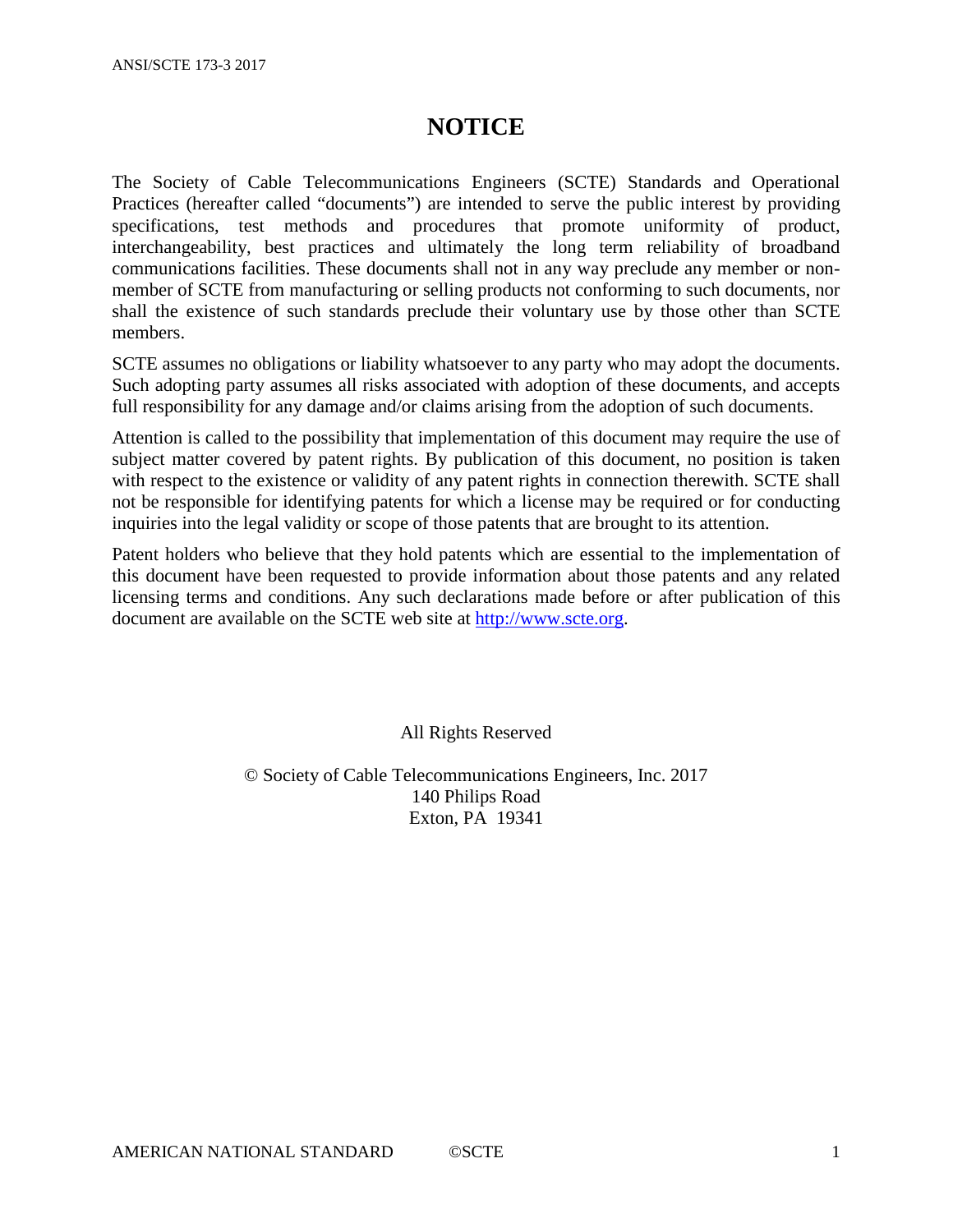#### **Summary**

NOTE: This document is identical to SCTE 173-3 2010 except for informative components which may have been updated such as the title page, NOTICE text, headers and footers. No normative changes have been made to this document.

This standard is one of a series of standards to enable support for preferential telecommunication services over IPCablecom networks. It defines the specifications for authentication in preferential telecommunications over IPCablecom2 networks. These specifications satisfy the requirements defined in SCTE 173-1 2010. The essential aspects of preferential telecommunications over IPCablecom2 can be grouped into two areas: prioritization and authentication. This standard defines specifications for authentication only. Authentication must be utilized to prevent unauthorized use of premium services and for emergency services in IPCablecom2 that may require preferential treatment (e.g., telecommunications for disaster relief and the emergency telecommunications service).

User authentication is necessary to determine whether to authorize a request for preferential telecommunication services. This standard covers only authentication and does not address which services the authenticated user is authorized to use

#### **Introduction**

Emergency and disaster communications for authorized users play a vital role in the health, safety, and welfare of people in all countries. The common thread to facilitate emergency/disaster operations is the utility of assured capabilities for user-friendly preferential telecommunication services that may be realized by technical solutions and/or administrative policy. The IPCablecom infrastructure offers an important resource for assured emergency/disaster telecommunications.

Emergency and disaster situations can impact telecommunication infrastructures. Typical impacts may include congestion overload and the need to re-deploy or extend communications capabilities beyond that covered by existing infrastructures. Even when telecommunication infrastructures are not damaged by these situations, demand for telecommunication resources soar during such events. Therefore, priority mechanisms are needed so that limited bandwidth resources can be allocated to authorized emergency workers during emergency and disaster situations.

Generally, when preferential or prioritized treatment telecommunication capabilities are offered, users of the service will be authenticated and authorized. Whether authentication and authorization are required or not, as well as implementation aspects, such as databases for personal identification numbers (PIN), are national decisions. However, without authentication and authorization, preferential treatment capabilities may be subject to abuse by non-authorized individuals.

This standard defines specifications stemming from the requirements of standard SCTE 173-1 for mechanisms to provide authentication in IPCablecom2 networks in support of preferential telecommunication services that need or benefit from preferential treatment.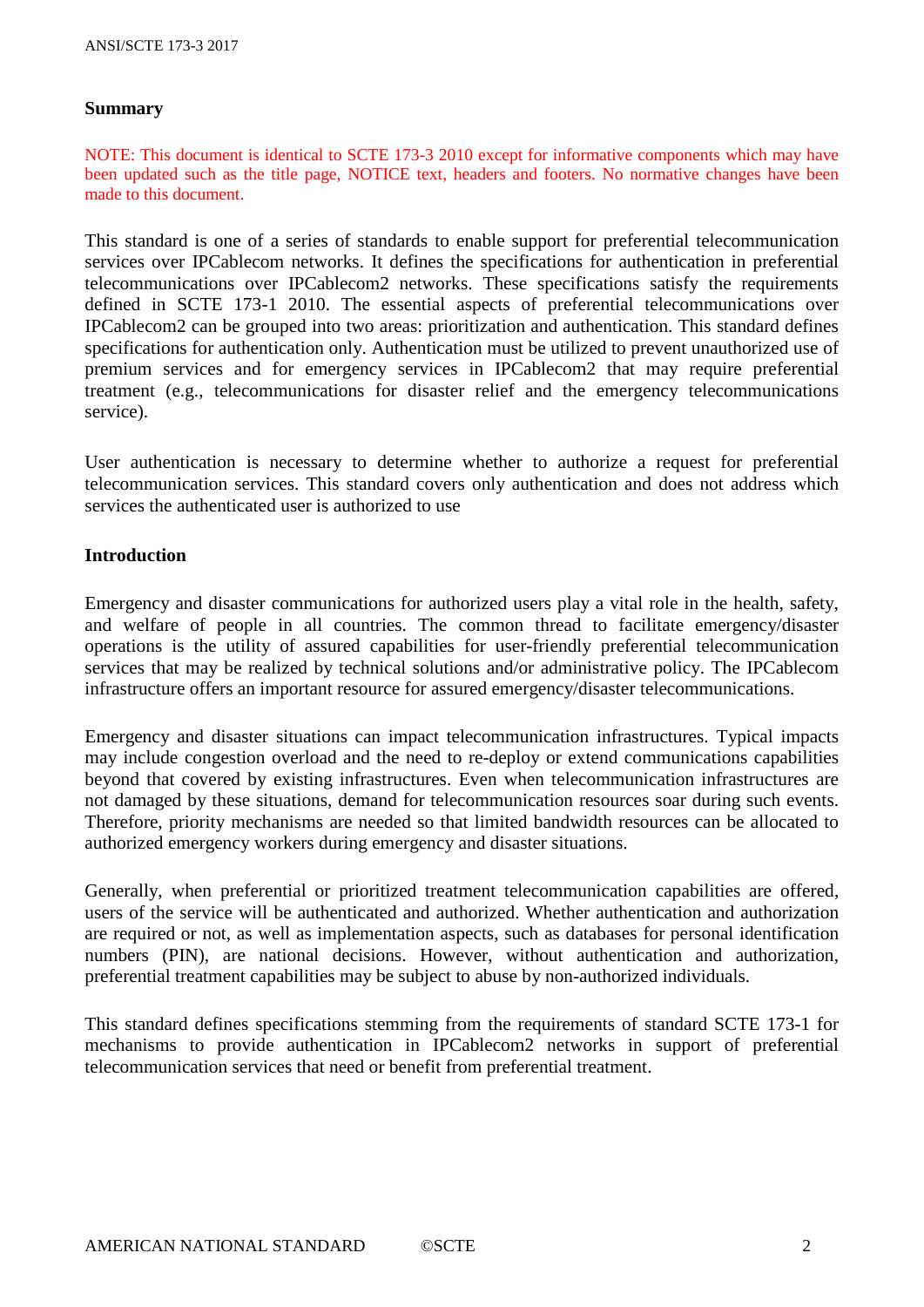## **TABLE OF CONTENTS**

## **Page**

| 1              |                                                                           |                                                                                                                                                 |                |  |
|----------------|---------------------------------------------------------------------------|-------------------------------------------------------------------------------------------------------------------------------------------------|----------------|--|
| $\overline{2}$ |                                                                           |                                                                                                                                                 |                |  |
| 3              |                                                                           |                                                                                                                                                 |                |  |
|                | 3.1                                                                       |                                                                                                                                                 | $\overline{4}$ |  |
|                | 3.2                                                                       |                                                                                                                                                 | 5              |  |
| $\overline{4}$ |                                                                           |                                                                                                                                                 |                |  |
| 5              |                                                                           |                                                                                                                                                 |                |  |
| 6              |                                                                           |                                                                                                                                                 |                |  |
|                | 6.1                                                                       | IPCablecom2 PIN authentication of VoIP UA preferential treatment call                                                                           | 8              |  |
|                | 6.2                                                                       |                                                                                                                                                 | 8              |  |
|                | 6.3                                                                       | IPCablecom2 preferential treatment services subscription authentication<br>in VoIP UA to VoIP UA calls – Priority signalled by the UA using R-P | 10             |  |
|                | 6.4                                                                       | IPCablecom2 preferential treatment services subscription authentication<br>in VoIP UA to VoIP UA Calls – Priority signalled by the UA, using an | 12             |  |
| 7              | IPCablecom2 preferential telecommunications services authentication<br>14 |                                                                                                                                                 |                |  |
| 15             |                                                                           |                                                                                                                                                 |                |  |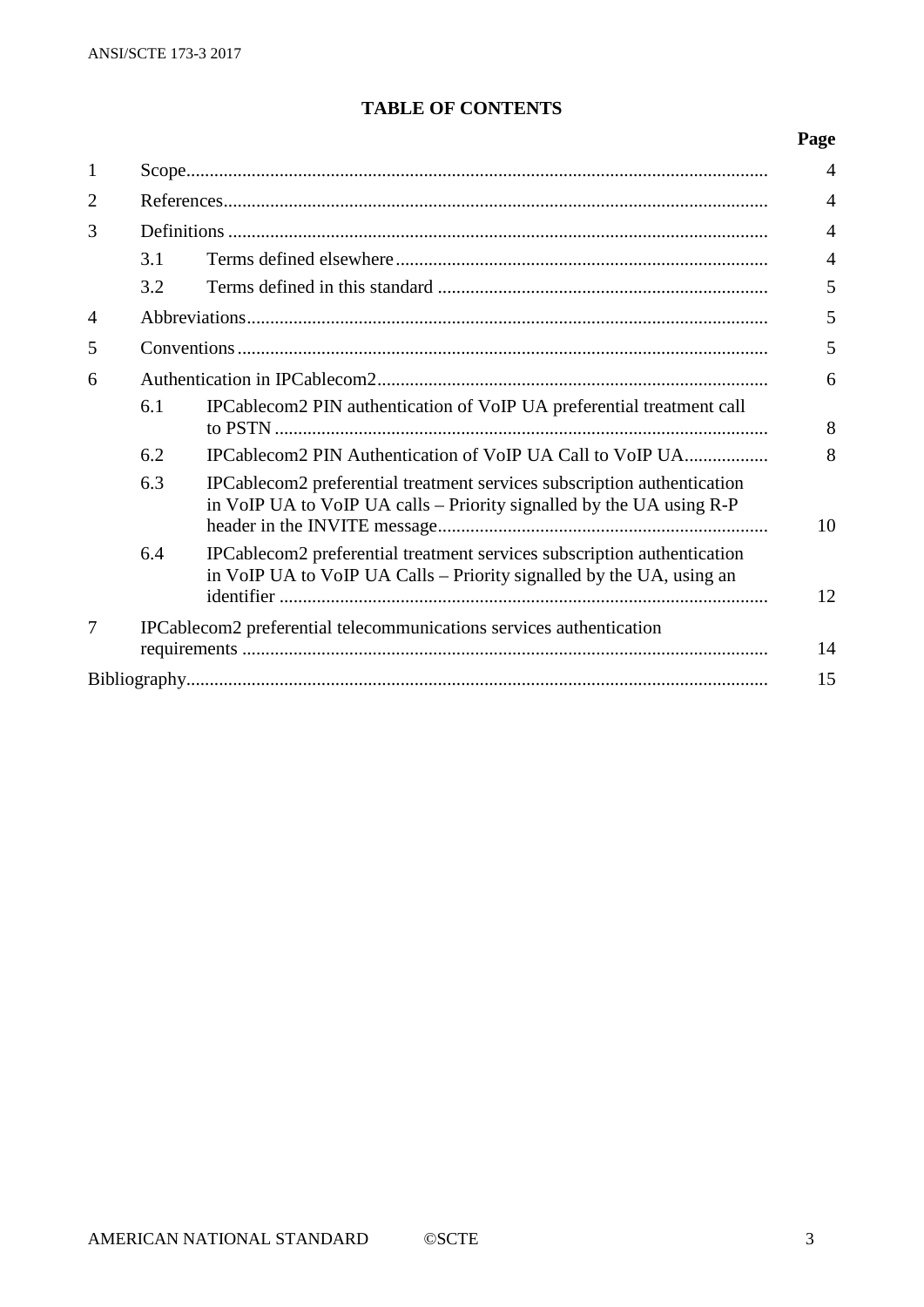## **Specifications for authentication in preferential telecommunications over IPCablecom2 networks**

#### **1 Scope**

This standard is one of a series of standards to enable support for preferential telecommunication services over IPCablecom networks. These specifications do not apply to ordinary emergency calls such as people calling the police, the fire department, ambulances, etc.

Aspects of preferential telecommunications include provisions for authentication and priority (special handling). The objective of this standard is to provide an initial set of authentication specifications for preferential telecommunications within IPCablecom2 networks according to the framework described in SCTE 173-1 2010. This standard defines specifications for capabilities, which, when implemented should help support preferential treatment telecommunication services.

NOTE – Pre-emption specifications and authorization specifications are outside the scope of this standard and are considered to be national matters.

#### **2 References**

#### **2.1 SCTE References**

The following documents contain provisions, which, through reference in this text, constitute provisions of this standard. At the time of subcommittee approval, the editions indicated were valid. All standards are subject to revision, and parties to agreement based on this standard are encouraged to investigate the possibility of applying the most recent editions of the documents listed below.

[SCTE 173-1] Requirements for preferential telecommunications over IPCablecom networks [SCTE 173-2] Framework for implementing preferential telecommunications in IPCablecom

and IPCablecom2 networks

#### **2.2 Other References**

The following ITU-T recommendation contains provisions which, through reference in this text, constitute provisions of this standard. At the time of publication, the edition indicated was valid. All recommendations and other references are subject to revision; users of this recommendation are therefore encouraged to investigate the possibility of applying the most recent edition of the recommendations and other references listed below. A list of the currently valid ITU-T recommendations is regularly published. The reference to a document within this standard does not give it, as a stand-alone document, the status of a recommendation.

[ITU-T J.360] Recommendation ITU-T J.360 (2006), *IPCablecom2 architecture framework*

#### **3 Definitions**

#### **3.1 Terms defined elsewhere**

This standard uses the following terms defined elsewhere:

**3.1.1 assured capabilities** [SCTE 173-1]: Capabilities providing high confidence or certainty that critical telecommunications are available and perform reliably.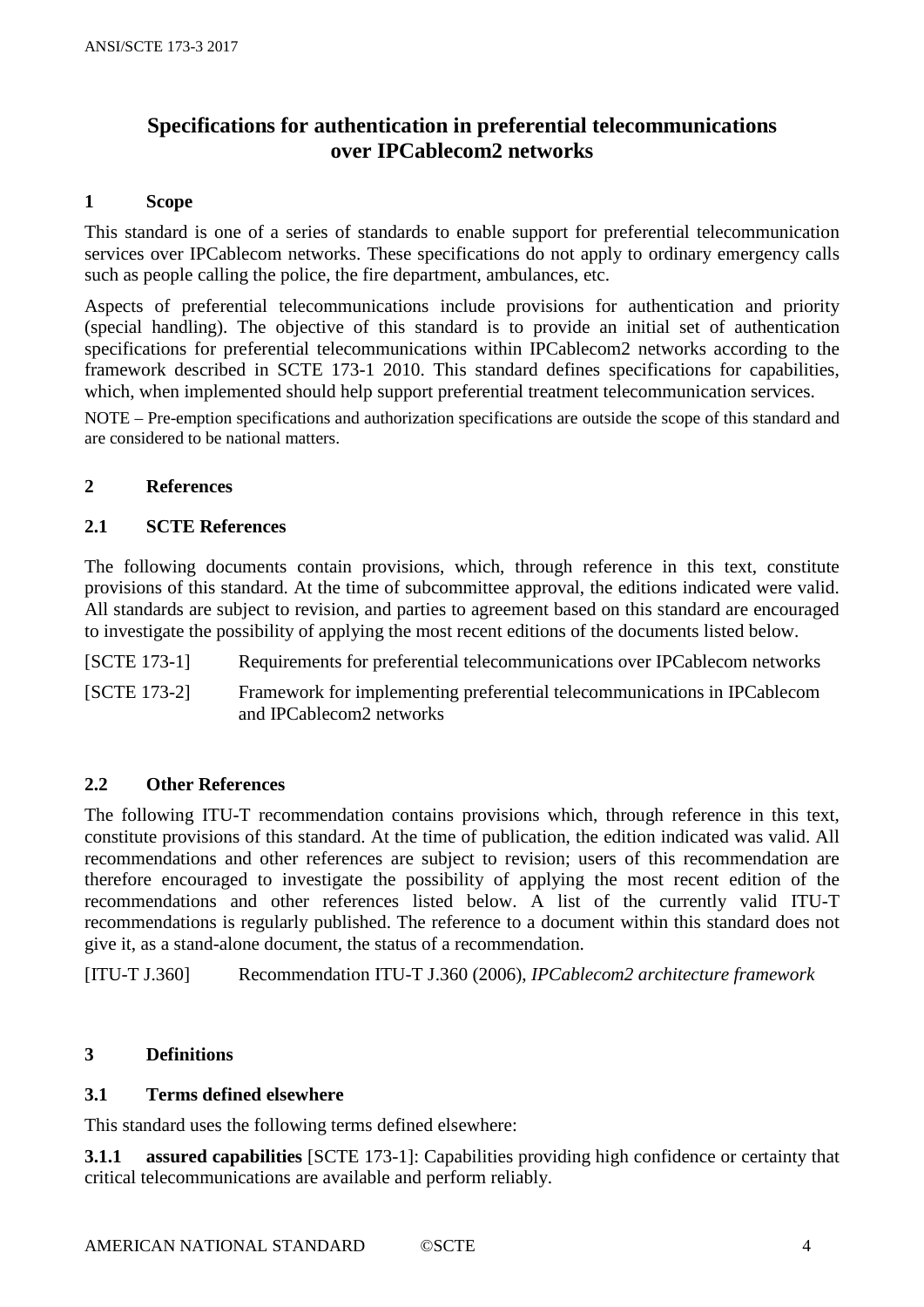**3.1.2 authentication** [SCTE 173-1]: The act or method used to verify a claimed identity.

**3.1.3 authorization** [SCTE 173-1]: The act of determining if a particular privilege, such as access to telecommunications resources, can be granted to the presenter of a particular credential.

**3.1.4 emergency situation** [SCTE 173-1]: A situation, of serious nature, that develops suddenly and unexpectedly. Extensive immediate important efforts, facilitated by telecommunications, may be required to restore a state of normality to avoid further risk to people or property. If this situation escalates, it may become a crisis and/or disaster.

**3.1.5 international emergency situation** [SCTE 173-1]: An emergency situation, across international boundaries, that affects more than one country.

**3.1.6 label** [SCTE 173-1]: An identifier occurring within or attached to data elements. In the context of preferential telecommunications it is an indication of priority. This identifier can be used as a mapping mechanism between different network priority levels.

**3.1.7 policy** [SCTE 173-1]: Rules (or methods) for allocating telecommunications network resources among types of traffic that may be differentiated by labels.

**3.1.8 preferential** [SCTE 173-1]: A capability offering advantage over regular capabilities.

**3.1.9 priority treatment capabilities** [SCTE 173-1]: Capabilities that provide premium access to, and/or use of telecommunications network resources.

## **3.2 Terms defined in this standard**

This standard defines the following term:

**3.2.1 factor**: A factor, as used in the process of authentication, represents either something known (such as a PIN, password or passphrase), something possessed (such as a card with a magnetic stripe or a security token) or something unique (such as a finger or voice print) about the individual whose identity is be authenticated.

## **4 Abbreviations**

This standard uses the following abbreviations:

| AS            | <b>Application Server</b>                     |
|---------------|-----------------------------------------------|
| <b>CM</b>     | Cable Modem                                   |
| <b>HSS</b>    | Home Subscriber Server                        |
| <b>ISTP</b>   | <b>Internet Signalling Transport Protocol</b> |
| <b>MTA</b>    | Media Terminal Adapter                        |
| P-CSCF        | <b>Proxy Call Session Control Function</b>    |
| <b>PIN</b>    | Personal Identification Number                |
| <b>PSTN</b>   | <b>Public Switched Telephone Network</b>      |
| <b>S-CSCF</b> | <b>Serving Call Session Control Function</b>  |
| SIP           | <b>Session Initiation Protocol</b>            |
| UA            | User Agent                                    |

## **5 Conventions**

None.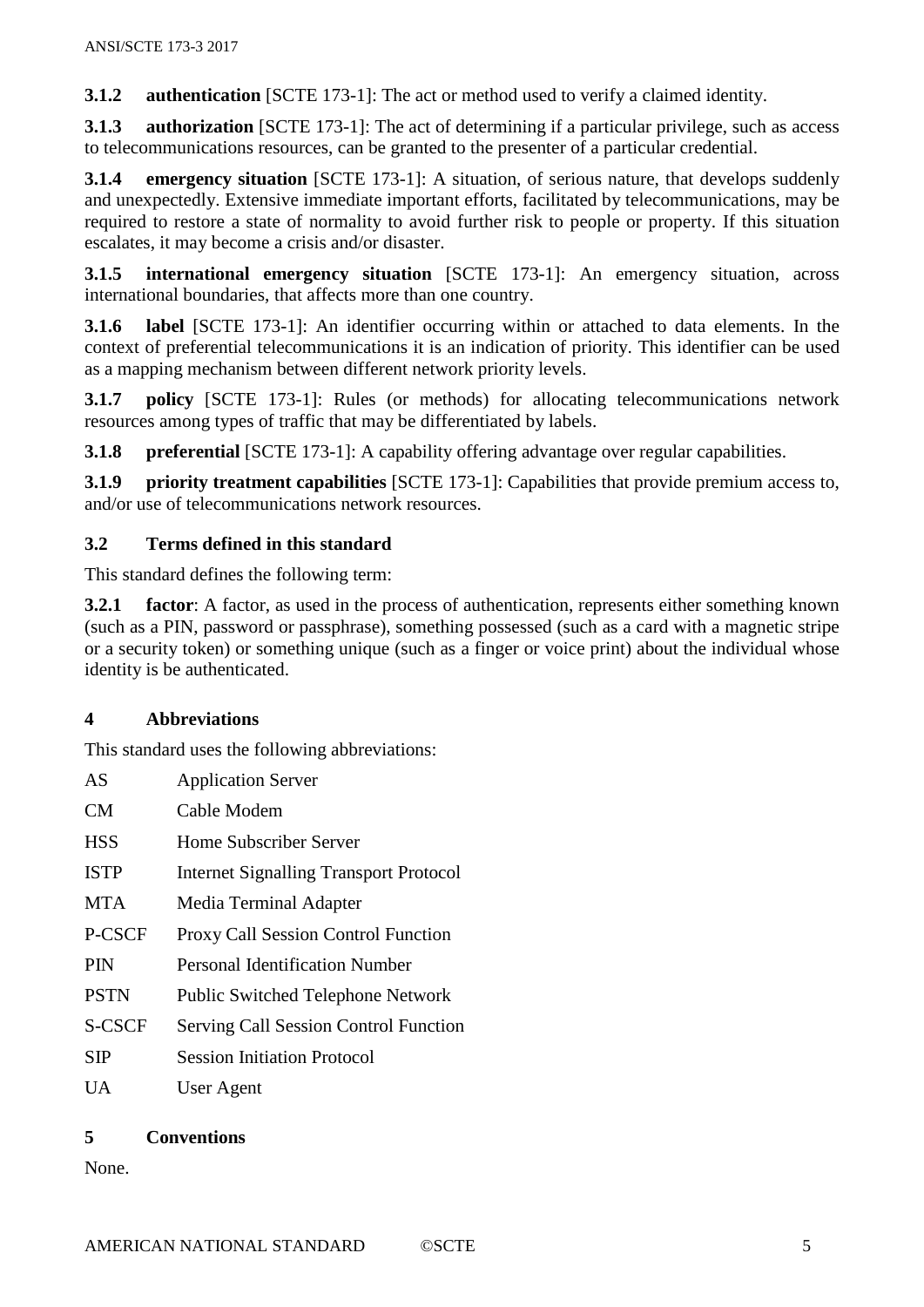### **6 Authentication in IPCablecom2**

Authentication in IPCablecom2 networks is impacted by two dimensions:

- location of originating and terminating devices or VoIP user agent (UA) functionality; and
- form of identity presented by the preferential telecommunication service requester and manner by which the asserted identity is verified.

Authentication entails receiving identification and identity verification/validation information necessary, prior to authorizing completion of a preferential priority call or session. This capability should exist on the access network and it must also be propagated throughout all relevant network entities to provide, as much as possible, end-to-end preferential treatment. The manner in which endto-end preferential treatment is provided is outside the scope of this standard.

The following four possibilities are to be considered for calls that require preferential treatment:

- 1) Originate from a UA at a location authorized for preferential treatment services and terminate at a UA at any general location.
- 2) Originate from a UA at a location authorized for preferential treatment services and terminate at a UA at a location that is authorized for preferential treatment services.
- 3) Originate from a UA at a general location and terminate at a UA at a location authorized for preferential treatment services.
- 4) Originate from a UA at a general location and terminate at a UA at any general location.

Authentication itself can be subdivided into two (or sometimes three) components: The first is receipt of identification information, which identifies the preferential service requester. The second is receipt of identification verification information that allows the network to verify the accuracy of the requester's claimed identity when placing a preferential service call, so that the information can be propagated to all relevant entities in the network, should the call be authorized. The third component, necessary in some situations, may require validating the identity against a database of authenticated identities.

Another factor that can impact authentication is whether preferential treatment for access will be authorized on a:

- per call basis, or a
- subscription basis.

Currently, identification and authentication are combined through the use of a personal identification number (PIN) presented by the caller after dialling an access number for enabling preferential treatment. This PIN may be validated against a PIN database to determine authorized services. PIN based authentication actually authenticates the requester, not the device being used when making the request, and thus allows preferential treatment requests to be initiated from any device. Also, this approach allows calls that require preferential treatment to be originated from circuit switched telephone devices attached to private PBX systems. The PIN based authentication approach was designed specifically for per call requests. IPCablecom2-enabled infrastructures should accommodate this legacy approach along with providing other forms of identification and authentication for VoIP-based calls using the session initiation protocol (SIP).

Appendix III of [ITU-T J.360] and [b-ITU-T J.366.8] include the three SIP authentication mechanisms specified in [b-IETF RFC 3261]:

- usage of HTTP authentication (section 22), also referred to as Digest Authentication;
- usage of transport layer security (section 26.2.1), based on TLS; and
- usage of network layer security (section 26.2.1), based on IPsec.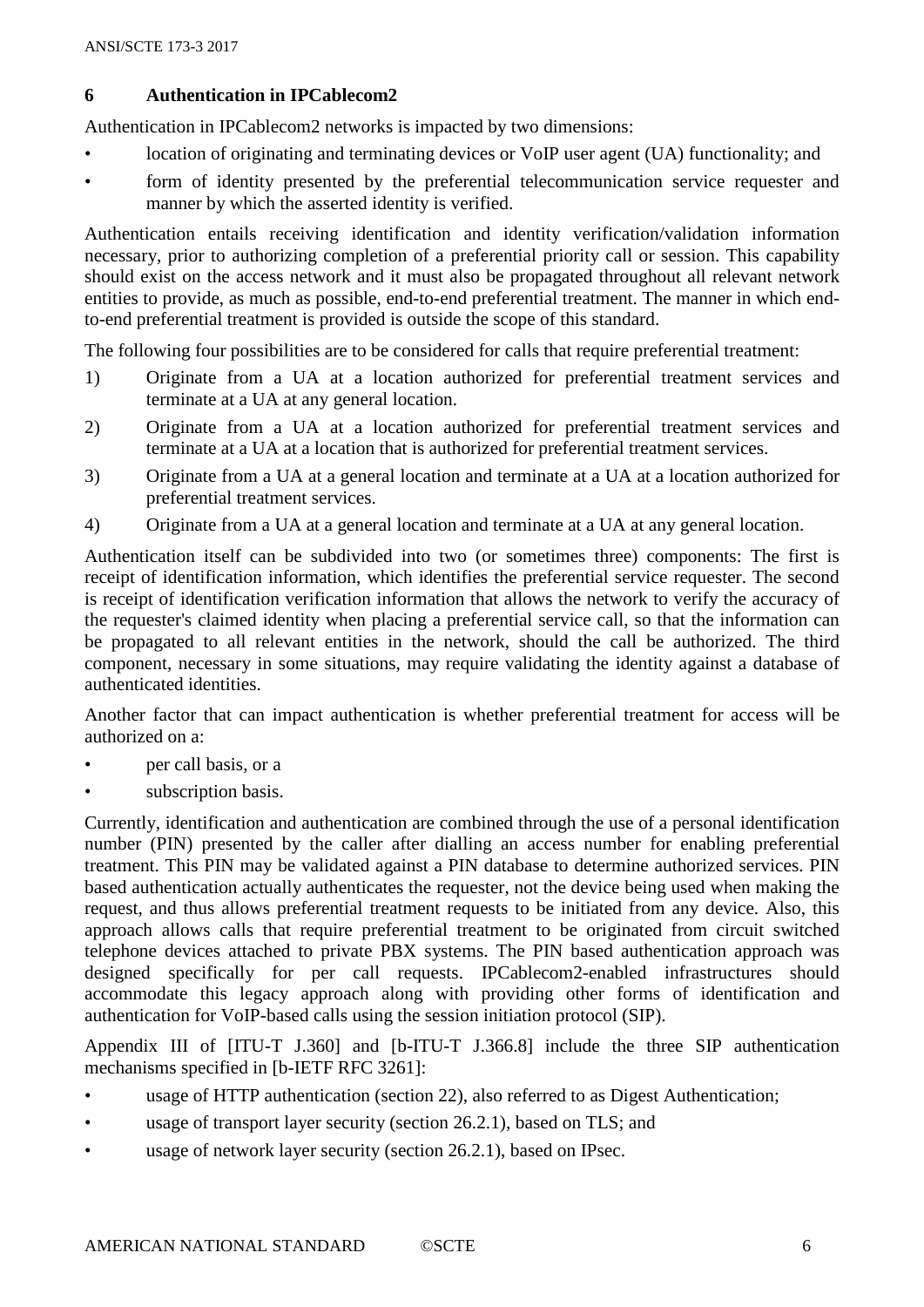Identification of the calling and called party in IPCablecom2 networks is supported by SIP registration. Authentication of the called party is supported for services requiring preferential treatment by including a PIN with SIP digest or SIP over TLS or SIP over IPSec mechanisms.

## **6.1 IPCablecom2 PIN authentication of VoIP UA preferential treatment call to PSTN**

SIP user agent (UA) functions have to register with the IMS call processing function of the service provider so they can place and receive SIP signalled calls regardless of call type. Figure 1 depicts a PIN authenticated preferential treatment request between a VoIP SIP UA and a device on the PSTN where the requester calls a specific telephone number associated with a preferential treatment application server function. For the registration of both the calling UA, and the called UA, and preferential treatment PIN authentication, the following basic steps occur (a number of acknowledgements and other secondary messages are not shown or addressed). Even though registration message exchanges are not specific to preferential treatment, they are included to provide the complete flow:

- 1) The calling UA sends a REGISTER message to its serving P-CSCF, the same as in (1) in Figure III.4 of [ITU-T J.360].
- 2) The P-CSCF performs the same activity as in (2) in Figure III.4 of [ITU-T J.360].
- 3) The S-CSCF creates and sends a 401 (Unauthorized) response, the same as in (5) in Figure III.4 of [ITU-T J.360].
- 4) The P-CSCF performs the same activities and sends the 401 (Unauthorized) response, as in (6) in Figure III.4 of [ITU-T J.360].
- 5) The calling UA performs the same actions as in (7) in Figure III. 4 of [ITU-T J.360].
- 6) The P-CSCF performs the same activities to the REGISTER message as in (8) in Figure III.4 of [ITU-T J.360].
- 7) The S-CSCF performs the same activities and responds with a 200 OK, as in (11) in Figure III. 4 of [ITU-T J.360].
- 8) The P-CSCF forwards the 200 OK, the same as in (12) in Figure III.4 of [ITU-T J.360].
- 9) The calling UA sends an INVITE message that is routed to the application server function for preferential treatment services (PrefTreat-AS) responsible for initiating user authentication. This may involve the user entering a special telephone number that was provided with the PIN.
- 10) The preferential treatment AS sends an INVITE message to a media server (PrefTreat-MS) function that will collect the user's PIN and destination UA.
- 11) The PrefTreat-MS Sends a 200 OK message to the PrefTreat-AS.
- 12) The PrefTreat-AS sends a 200 OK to the calling UA.
- 13) The calling UA and the PrefTreat-MS are now able to exchange RTP media to collect the user's PIN and destination UA information entered by the user.
- 14) The PrefTreat-MS passes the collected user PIN and destination UA to the PrefTreat-AS.
- 15) The PrefTreat-AS sends a message to the authentication (PrefTreat-A) function that will verify whether the supplied user PIN is valid.
- 16) The authentication function will validate the PIN against the authorized set of services and inform the PrefTreat-AS whether the user is a valid user to originate preferential treatment calls. Another approach is to inform the PrefTreat-AS the authorized services for that user and PrefTreat-AS determines if the requested service is included in that list.
- 17) The PrefTreat-AS sends a reINVITE to the calling UA.
- 18) The PrefTreat-AS releases the PrefTreat-MS with a BYE message.
- 19) The calling UA sends a 200 OK to the PrefTreat-AS.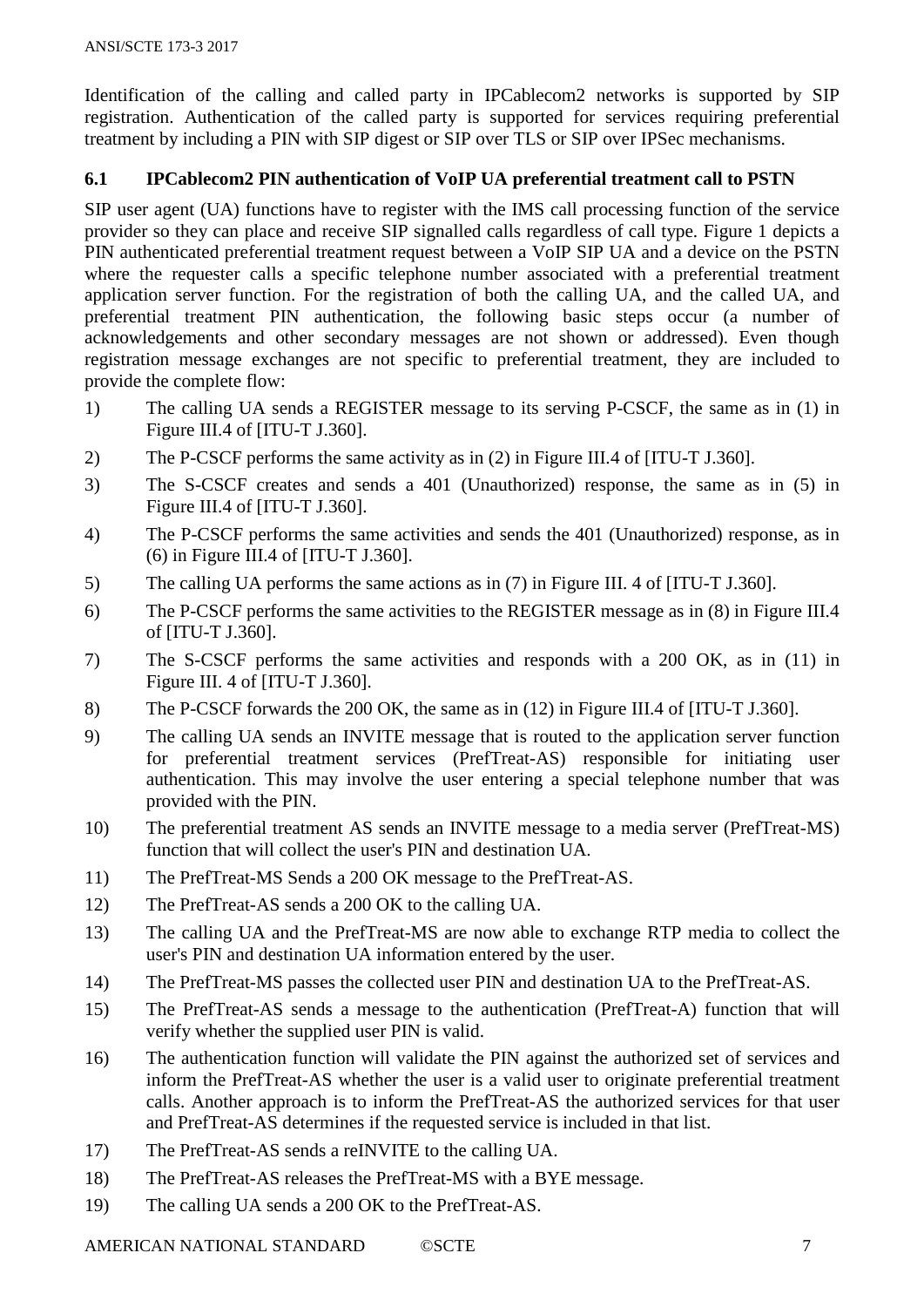- 20) The PrefTreat-MS sends a 200 OK to the PrefTreat-AS.
- 21) The PrefTreat-AS sends an INVITE to the provider signalling gateway (SG) to signal into the PSTN.
- 22) The SG sends a 200 OK to the PrefTreat-AS.
- 23) The PrefTreat-AS sends a reINVITE to the calling UA.
- 24) The calling UA sends a 200 OK to the PrefTreat-AS.
- 25) The calling UA and a PSTN telephone now have a preferential treatment call established and can exchange information that will be converted between RTP media and digitized analogue formats.



**Figure 1 – VoIP preferential treatment using PIN authentication message flow**

#### **6.2 IPCablecom2 PIN authentication of VoIP UA call to VoIP UA**

SIP user agent (UA) functions have to register with the IMS call processing function of the service provider so that they can place and receive SIP signalled calls regardless of call type. Figure 2 depicts a PIN authenticated preferential treatment request between two VoIP SIP UAs, where the requester of the preferential treatment calls a special telephone number associated with a preferential treatment application server function. For the registration of both the calling UA and the called UA, and PIN authentication, the following basic steps occur (a number of acknowledgements and other secondary messages are not shown or addressed). Even though registration message exchanges are not specific to preferential treatment, they are included to provide the complete flow: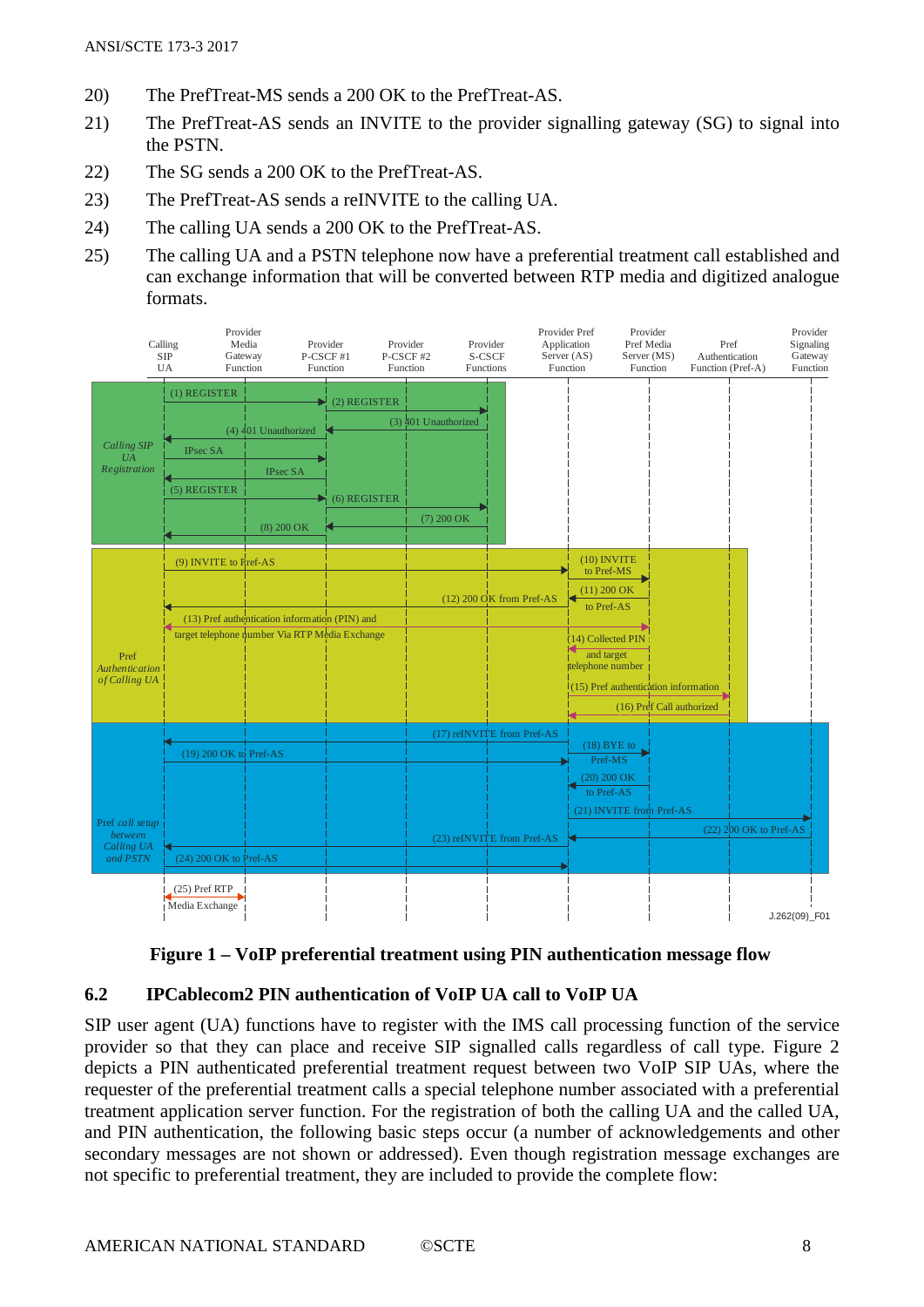- 1) The calling UA sends a REGISTER message to its serving P-CSCF, the same as in (1) in Figure III.4 of [ITU-T J.360].
- 2) The P-CSCF performs the same activity as in (2) in Figure III.4 of [ITU-T J.360].
- 3) The S-CSCF creates and sends a 401 (Unauthorized) response, the same as in (5) in Figure III.4 of [ITU-T J.360].
- 4) The P-CSCF performs the same activities to the 401 (Unauthorized) response as in (6) in Figure III.4 of [ITU-T J.360].
- 5) The calling UA performs the same actions as in (7) in Figure III.4 of [ITU-T J.360].
- 6) The P-CSCF performs the same activities to the REGISTER message as in (8) in Figure III.4 of [ITU-T J.360].
- 7) The S-CSCF performs the same activities and responds with a 200 OK, as in (11) in Figure III.4 of [ITU-T J.360].
- 8) The P-CSCF forwards the 200 OK, the same as in (12) in Figure III.4 of [ITU-T J.360].
- 9) The same as step 1 above, but between the called UA and its serving P-CSCF.
- 10) The same as step 2 above, but between the called UA's serving P-CSCF and the S-CSCF.
- 11) The same as step 3 above, but between the called UA's serving P-CSCF and the S-CSCF.
- 12) The same as step 4 above, but between the called UA and its serving P-CSCF.
- 13) The same as step 5 above, but between the called UA and its serving P-CSCF.
- 14) The same as step 6 above, but between the called UA's serving P-CSCF and the S-CSCF.
- 15) The same as step 7 above, but between the called UA's serving P-CSCF and the S-CSCF.
- 16) The same as step 8 above, but between the called UA and its serving P-CSCF.
- 17) The calling UA sends an INVITE message that is routed to the PrefTreat application server (PrefTreat-AS) function that is responsible for initiating user authentication.
- 18) The PrefTreat-AS sends an INVITE message to a PrefTreat media server (PrefTreat-MS) function that will collect the user PIN and destination UA.
- 19) The PrefTreat-MS Sends a 200 OK message to the PrefTreat-AS.
- 20) The PrefTreat-AS sends a 200 OK to the calling UA.
- 21) The calling UA and the PrefTreat-MS are now able to exchange RTP media to collect the user PIN and destination UA information entered by the calling user.
- 22) PrefTreat-MS passes the collected user PIN and destination UA to the PrefTreat-AS.
- 23) The PrefTreat-AS sends a message to the PrefTreat authentication (PrefTreat-A) functions that will verify if the supplied user PIN is valid. Another approach is to inform the PrefTreat-AS the authorized services for that user and PrefTreat-AS determines if the requested service is included in that list.
- 24) The PrefTreat-A will inform the PrefTreat-AS whether the user is authorized to originate preferential treatment service.
- 25) The PrefTreat-AS sends a reINVITE to the calling UA.
- 26) The PrefTreat-AS releases the PrefTreat-MS with a BYE message.
- 27) The calling UA sends a 200 OK to the PrefTreat-AS.
- 28) The PrefTreat-MS sends a 200 OK to the PrefTreat-AS.
- 29) The PrefTreat-AS sends an INVITE to the called UA.
- 30) The called UA sends a 200 OK to the PrefTreat-AS.
- 31) The PrefTreat-AS sends a reINVITE to the calling UA.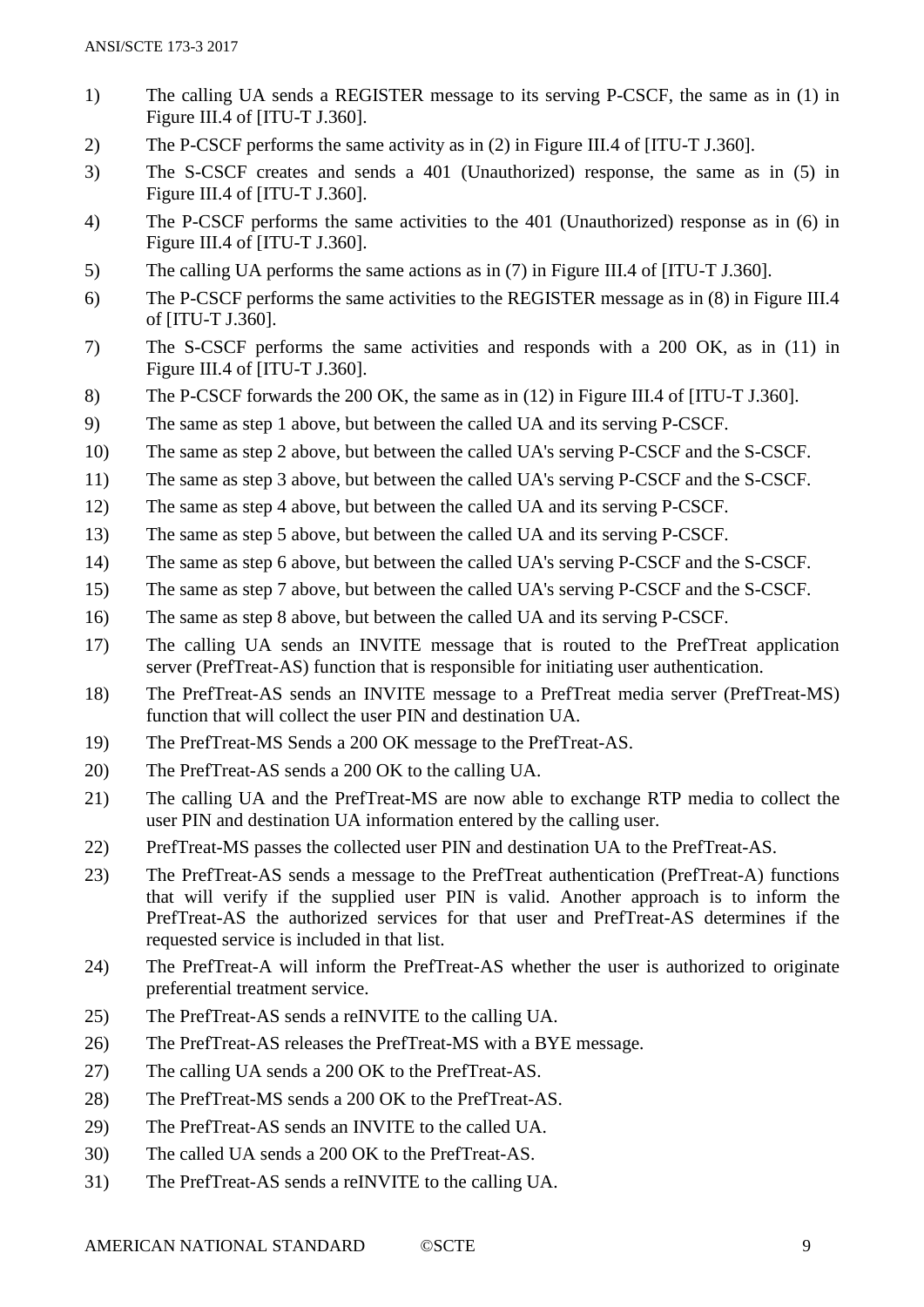ANSI/SCTE 173-3 2017

- 32) The calling UA sends a 200 OK to the PrefTreat-AS.
- 33) The calling and called UAs now have a preferential treatment call established and can exchange RTP media.



**Figure 2 – VoIP preferential treatment service PIN authentication message flow**

## **6.3 IPCablecom2 preferential treatment services subscription authentication in VoIP UA to VoIP UA calls – Priority signalled by the UA using R-P header in the INVITE message**

SIP user agent (UA) functions have to register with the IMS call processing function of the service provider so that they can place and receive SIP signalled calls regardless of call type. Figure 3 depicts a subscription authenticated preferential treatment request between two VoIP SIP UAs, where the requester calls a special telephone number associated with a preferential treatment service application server function. For registration of both the calling UA and the called UA, and PIN authentication for preferential treatment, the following basic steps occur (a number of acknowledgements and other secondary messages are not shown or addressed). Even though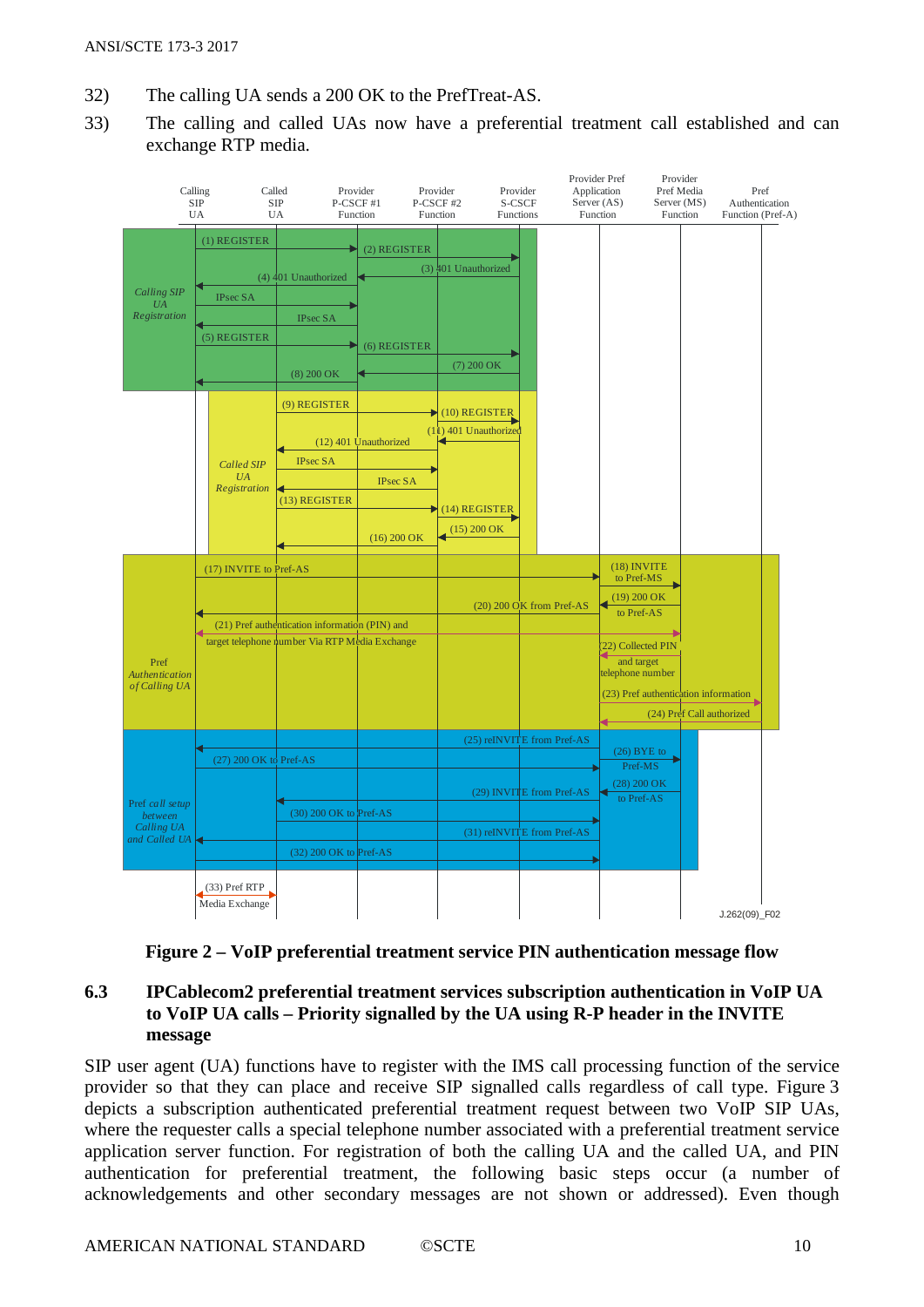registration message exchanges are not specific to preferential treatment, they are included to provide the complete flow:

- 1) The calling UA sends a REGISTER message to its serving P-CSCF, the same as in (1) in Figure III.4 of [ITU-T J.360].
- 2) The P-CSCF performs the same activity as in (2) in Figure III.4 of [ITU-T J.360].
- 3) The S-CSCF creates and sends a 401 (Unauthorized) response, the same as in (5) in Figure III.4 of [ITU-T J.360].
- 4) The P-CSCF performs the same activities to the 401 (Unauthorized) response as in (6) in Figure III.4 of [ITU-T J.360].
- 5) The calling UA performs the same actions as in (7) in Figure III.4 of [ITU-T J.360].
- 6) The P-CSCF performs the same activities to the REGISTER message as in (8) in Figure III.4 of [ITU-T J.360].
- 7) The S-CSCF performs the same activities and responds with a 200 OK, as in (11) in Figure III.4 of [ITU-T J.360].
- 8) The P-CSCF forwards the 200 OK, the same as in (12) in Figure III.4 of [ITU-T J.360].
- 9) The same as step 1 above, but between the called UA and its serving P-CSCF.
- 10) The same as step 2 above, but between the called UA's serving P-CSCF and the S-CSCF.
- 11) The same as step 3 above, but between the called UA's serving P-CSCF and the S-CSCF.
- 12) The same as step 4 above, but between the called UA and its serving P-CSCF.
- 13) The same as step 5 above, but between the called UA and its serving P-CSCF.
- 14) The same as step 6 above, but between the called UA's serving P-CSCF and the S-CSCF.
- 15) The same as step 7 above, but between the called UA's serving P-CSCF and the S-CSCF.
- 16) The same as step 8 above, but between the called UA and its serving P-CSCF.
- 17) The calling UA sends an INVITE message that is routed to the S-CSCF. The INVITE includes an R-P header indicating priority treatment.
- 18) The S-CSCF queries the HSS to determine if the calling UA is authorized to place a preferential treatment service call.
- 19) The HSS responds to the S-CSCF either authorizing (acknowledgement) or not authorizing.
- 20) The S-CSCF sends an INVITE to the called UA's serving P-CSCF.
- 21) The called UA's serving P-CSCF forwards the INVITE to the called UA.
- 22) The called UA sends a 200 OK to the S-CSCF.
- 23) The S-CSCF sends a 200 OK to the calling UA's serving P-CSCF.
- 24) The calling UA's serving P-CSCF sends a 200 OK to the calling UA.
- 25) The calling and called UAs now have a preferential treatment call established and can exchange RTP media.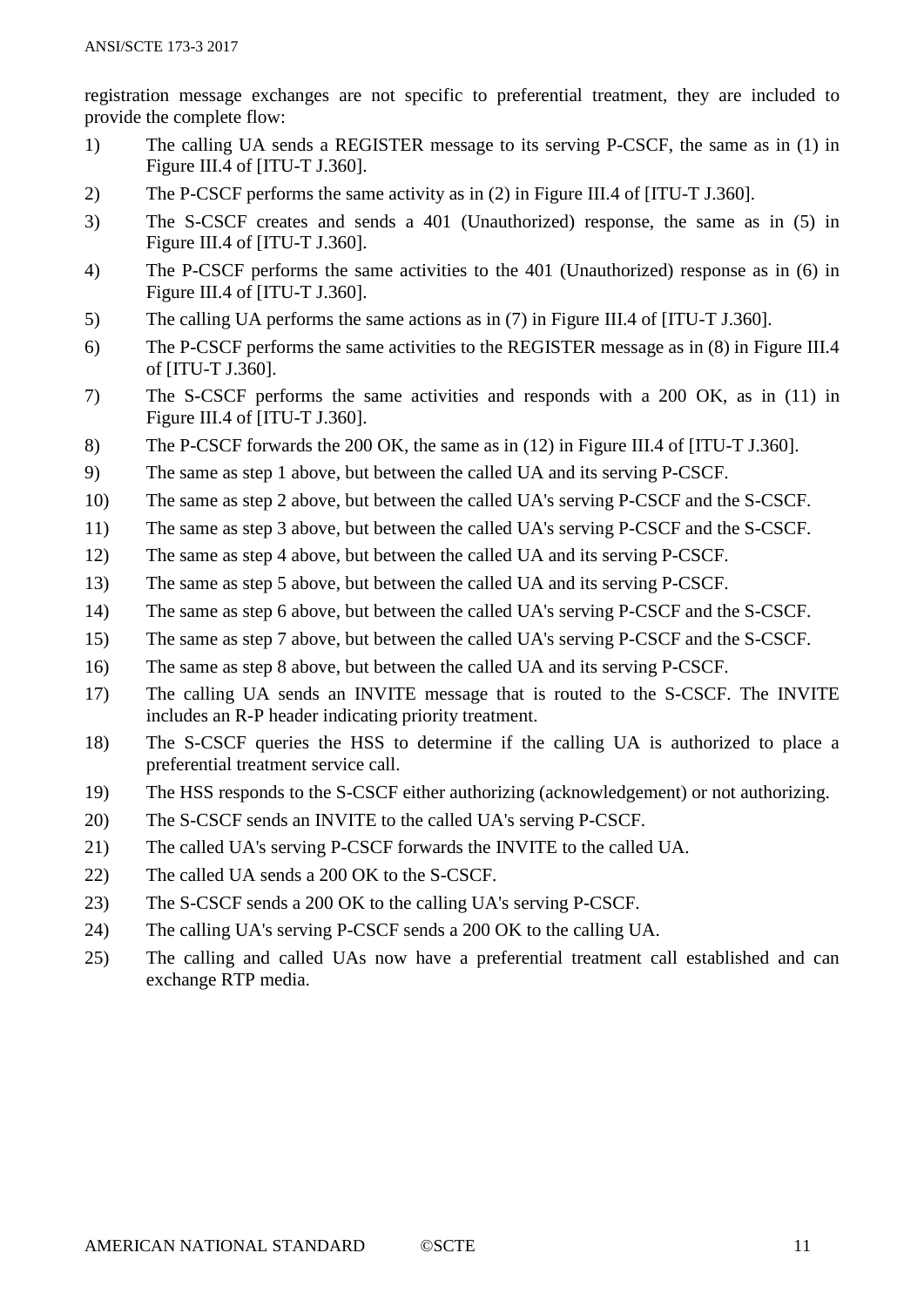

**Figure 3 – VoIP subscription authentication message flow – Priority signalled by the UA, using R-P header in the INVITE message**

#### **6.4 IPCablecom2 preferential treatment services subscription authentication in VoIP UA to VoIP UA Calls – Priority signalled by the UA, using an identifier**

There are two options defined in [b-SCTE 173-2] to indicate that a call is to be given preferential treatment. In this clause the UA sends an identifier, which is included as a trigger, in the initial filter criteria contained in the user profile. The call flow is the same as in Figure 3, except for the following steps. After step 6, where the P-CSCF sends a REGISTER message to the S-CSCF, a request is sent to the HSS to retrieve the user profile, and not when the INVITE is received in Step 18. The HSS returns the initial filter criteria for the user, which includes enabling the detection of identifiers (for example, a feature code along with a special destination number or a special access number with PIN are defined) for determining that the user is requesting a preferential treatment call. Steps 18 and 19 are performed during registration and not after the INVITE message is initiated in step 17. The initial filter criterion is used to determine the preferential treatment application server to which the INVITE request is forwarded. In step 17, the INVITE includes the identifier in the SDP instead of the R-P header of the previous case. The identifier triggers the preferential treatment processing at the P-CSCF, where the R-P header is inserted with the appropriate priority value as discussed in [b-ITU-T J.263].

- 1) The calling UA sends a REGISTER message to its serving P-CSCF, the same as in (1) in Figure III.4 of [ITU-T J.360]. This message contains an identifier indicating a preferential telecommunications service user.
- 2) The P-CSCF performs the same activity as in (2) in Figure III.4 of [ITU-T J.360].
- 3) The S-CSCF creates and sends a 401 (Unauthorized) response, the same as in (5) in Figure III.4 of [ITU-T J.360].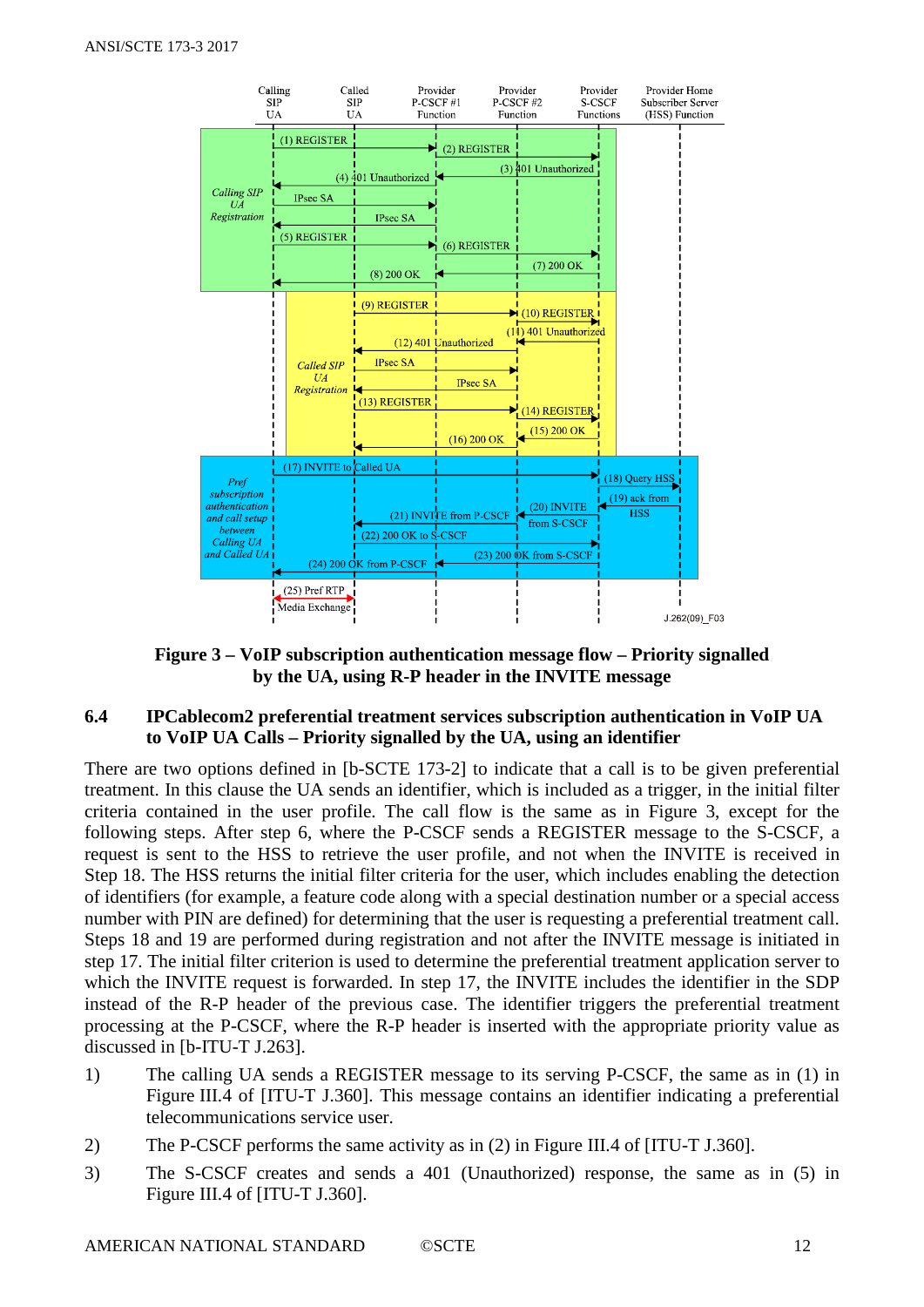- 4) The P-CSCF performs the same activities to the 401 (Unauthorized) response as in (6) in Figure III.4 of [ITU-T J.360].
- 5) The calling UA performs the same actions as in (7) in Figure III.4 of [ITU-T J.360].
- 6) The P-CSCF performs the same activities to the REGISTER message as in (8) in Figure III.4 of [ITU-T J.360].
- 7) The S-CSCF queries the HSS to determine if the calling UA is authorized to place a preferential treatment service call.
- 8) The HSS returns either the initial filter criteria for the user, if authorized, that includes enabling the detection of identifiers (for example, a feature code along with special destination number or special access number with PIN are defined) for determining that the user is requesting a preferential treatment call, or it returns "not authorized".
- 9) The S-CSCF responds with a 200 OK, the same as in (11) in Figure III.4 of [ITU-T J.360].
- 10) The P-CSCF forwards the 200 OK, the same as in (12) in Figure III.4 of [ITU-T J.360].
- 11) The same as step 1 above, but between the called UA and its serving P-CSCF.
- 12) The same as step 2 above, but between the called UA's serving P-CSCF and the S-CSCF.
- 13) The same as step 3 above, but between the called UA's serving P-CSCF and the S-CSCF.
- 14) The same as step 4 above, but between the called UA and its serving P-CSCF.
- 15) The same as step 5 above, but between the called UA and its serving P-CSCF.
- 16) The same as step 6 above, but between the called UA's serving P-CSCF and the S-CSCF.
- 17) The same as step 9 above, but between the called UA's serving P-CSCF and the S-CSCF.
- 18) The same as step 10 above, but between the called UA and its serving P-CSCF.
- 19) The calling UA sends an INVITE message with the preferential user identifier, which is routed to the S-CSCF.
- 20) The S-CSCF sends an INVITE to the called UA's serving P-CSCF.
- 21) The called UA's serving P-CSCF forwards the INVITE to the called UA.
- 22) The called UA sends a 200 OK to the S-CSCF.
- 23) The S-CSCF sends a 200 OK to the calling UA's serving P-CSCF.
- 24) The calling UA's serving P-CSCF sends a 200 OK to the calling UA.
- 25) The calling and called UAs now have a preferential treatment call established and can exchange RTP media.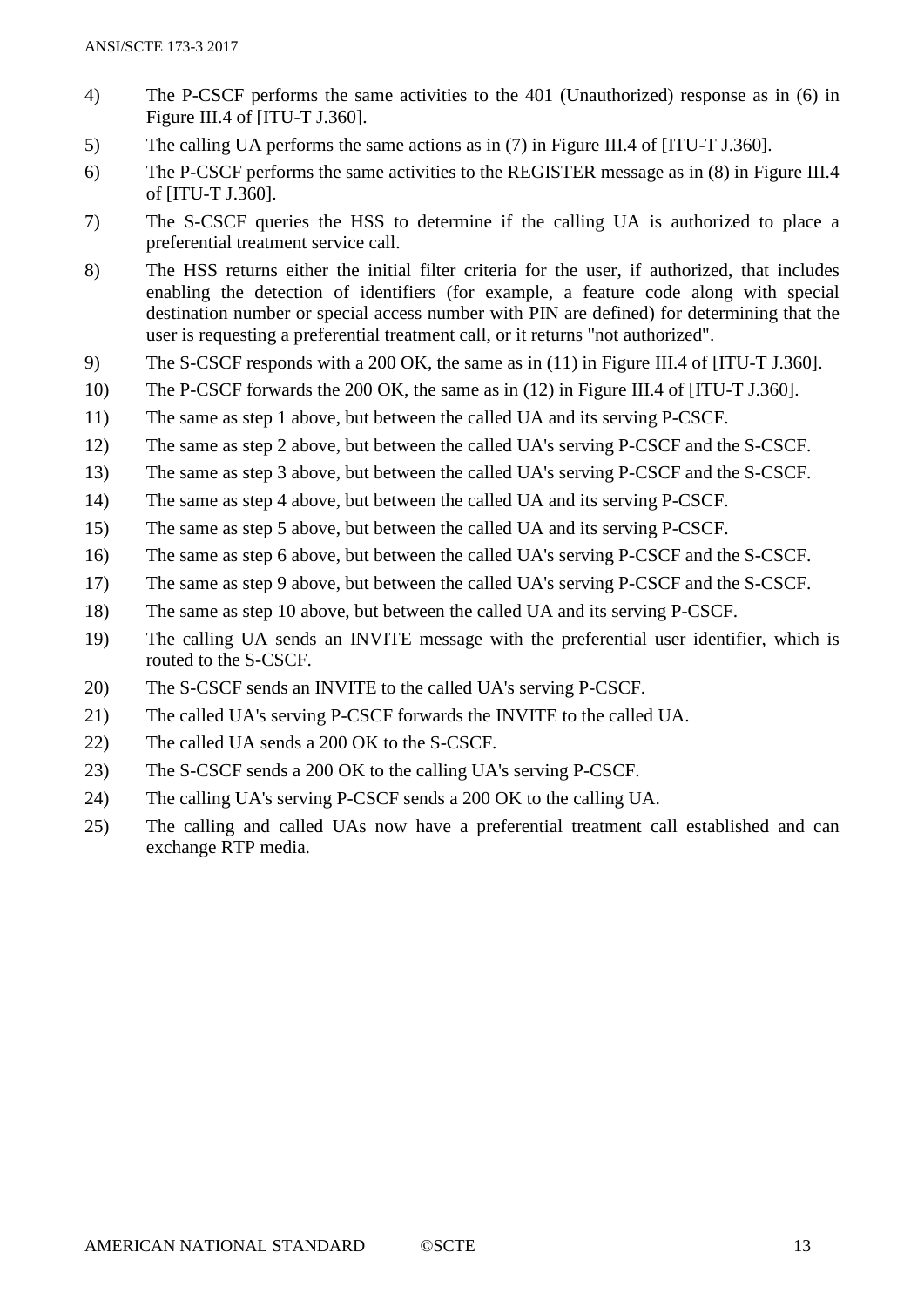

**Figure 4 – VoIP subscription authentication message flow – Priority signalled by the UA, using an identifier**

#### **7 IPCablecom2 preferential telecommunication services authentication requirements**

The following are specific requirements for authentication of preferential telecommunications sessions within the IPCablecom2 architecture.

If used in the UEs, they must be able to securely store usernames and passwords in a manner that minimizes risk. If this approach is used, the UE should prompt users for username and password.